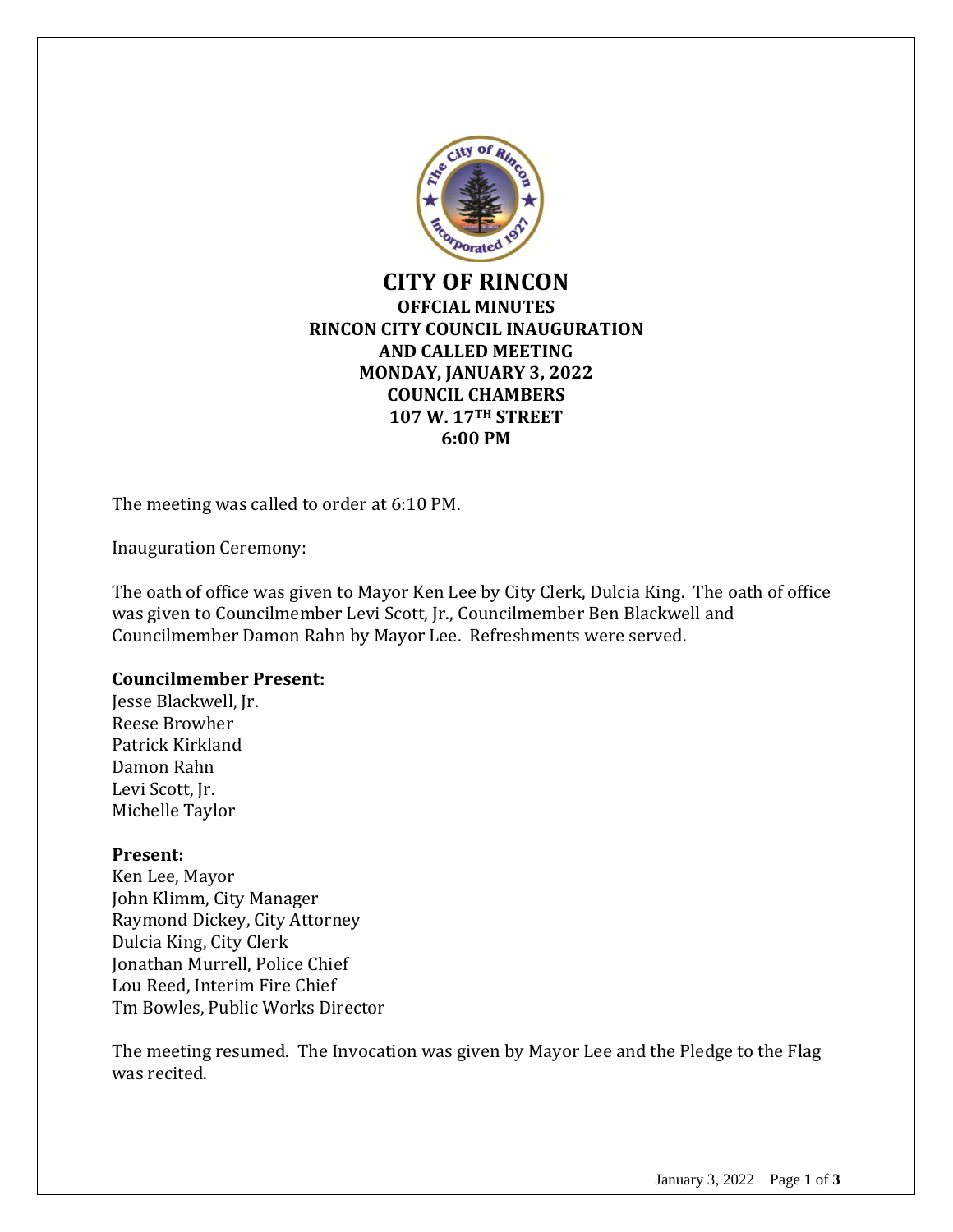### **Approval of the agenda:**

Motion to approve: Councilmember Blackwell Second: Councilmember Scott Vote by Council: Unanimous

### **New Business**

# **1. Sikes Brothers, Inc request approval of pay request #3 in the amount of \$16,923.16 for the 2021 Rincon TSPLOST – 4th Street and Weisenbaker Road. LI #320.4100.549103 and LI #320.4100.549105**

Doug Morgan with EMC was present. Mr. Morgan said this is the final pay request for all of the labor that has been done. Sikes Brothers is wrapping up some of the final punch list items and they are holding the retainage until all of the punch list items are completed.

Motion to approve: Councilmember Scott Second: Councilmember Kirkland Vote by Council: Unanimous

## **2. Request approval to award the bid for Lost Plantation Golf Club Food and Beverage Services.**

Mr. Klimm said he put this back on the agenda to notify the general public. We are in receipt of a proposal and there are numerous items that need to be discussed. Attorney Dickey asked was this advertised, yes.

No action taken.

## **3. Executive session to discuss personnel, pending litigation, attorney client privilege, and real estate.**

Motion: Councilmember Scott Second: Councilmember Blackwell Vote by Council: Unanimous

Motion to return to meeting: Councilmember Scott Second: Councilmember Blackwell Vote by Council: Unanimous, Councilmember Kirkland left before the vote

### **4. Follow the statutes of executive session, to put on file an executive session affidavit and resolution.**

Motion to approve: Councilmember Browher Second: Councilmember Scott Vote by Council: Unanimous